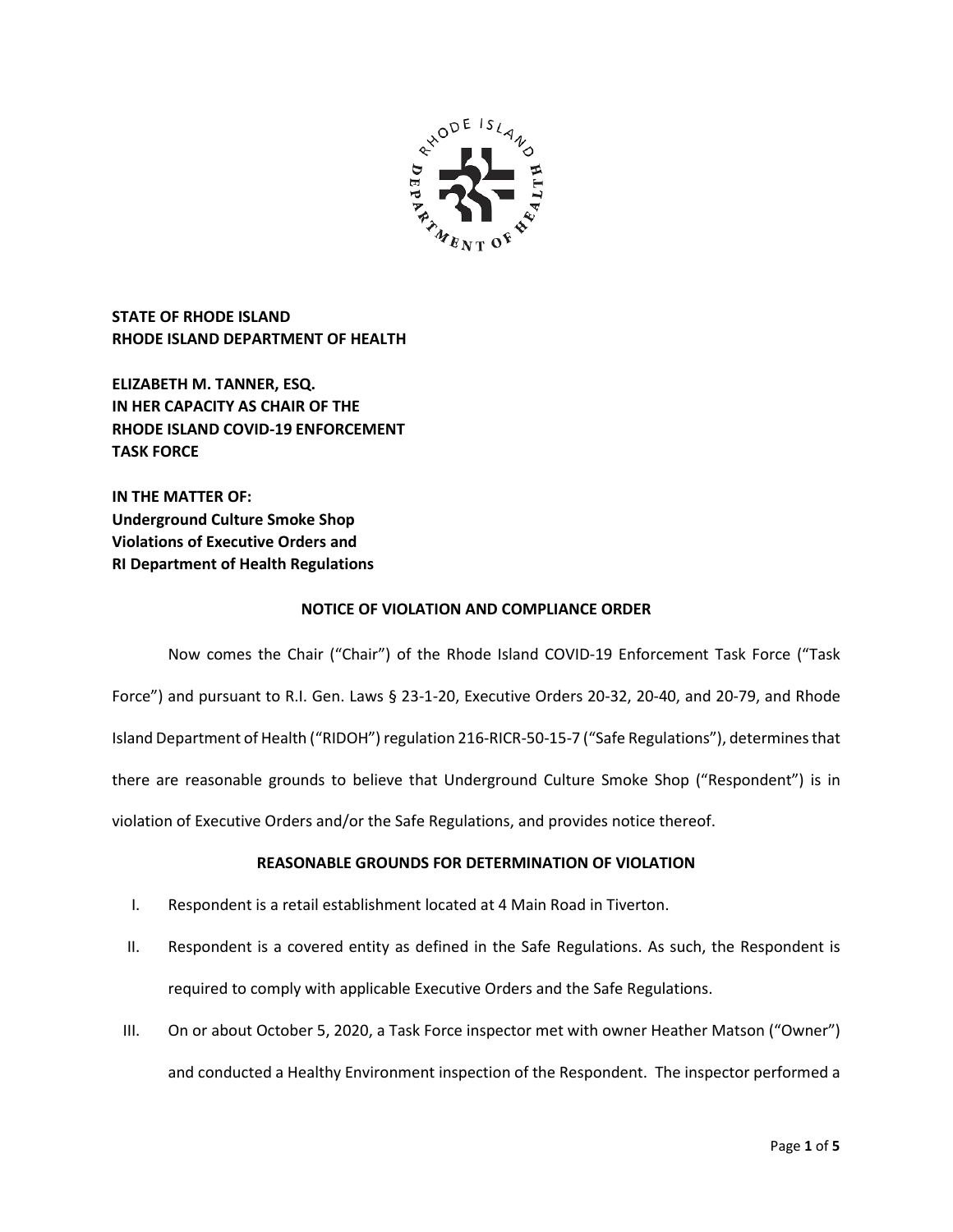checklist inspection based on the Safe Regulations and determined that Respondent scored a 3/12 for overall requirements. Of significance was the fact that the Owner objected to following any COVID-19 regulations.

- IV. After the inspection, the inspector provided information and resources to the Respondent to help it achieve full compliance. This included a recommendation to the Respondent on how to access www.ReopeningRI.com and the relevant websites for the Executive Orders, rules, regulations, and guidance. The Respondent was also advised that an inspector would conduct a reinspection in the near future.
- V. On or about October 9, 2020, a different Task Force inspector met and employee and conducted a reinspection of the Respondent. The inspector performed a checklist inspection based on the Safe Regulations and determined that the Respondent scored a 4/11 for overall requirements and observed that the Respondent had made no attempts to achieve compliance.
- VI. Therefore, as a result of the Respondent's continued failure to comply with applicable Executive Orders and the Safe Regulations, and in the absence of any other information to rebut the allegations above, RIDOH has drawn the conclusion that the above allegations are true, and the Respondent is not in compliance with applicable Executive Orders and/or the Safe Regulations.

### **ALLEGED VIOLATIONS**

The following alleged violations stem from the October 9, 2020 reinspection.

- I. Respondent is in violation of Section 7.4.1(A)(1) of the Safe Regulations, which requires each covered entity to develop, maintain, and ensure compliance with a written plan for the safe operation of the establishment. Upon request, Respondent could not produce a written plan.
- II. Respondent is in violation of Section 7.4.1(A)(1)(a) of the Safe Regulations, which requires establishments to ensure compliance with a plan that includes procedures relative to, among other things, physical distancing at all times, to the extent feasible, and additional measures to be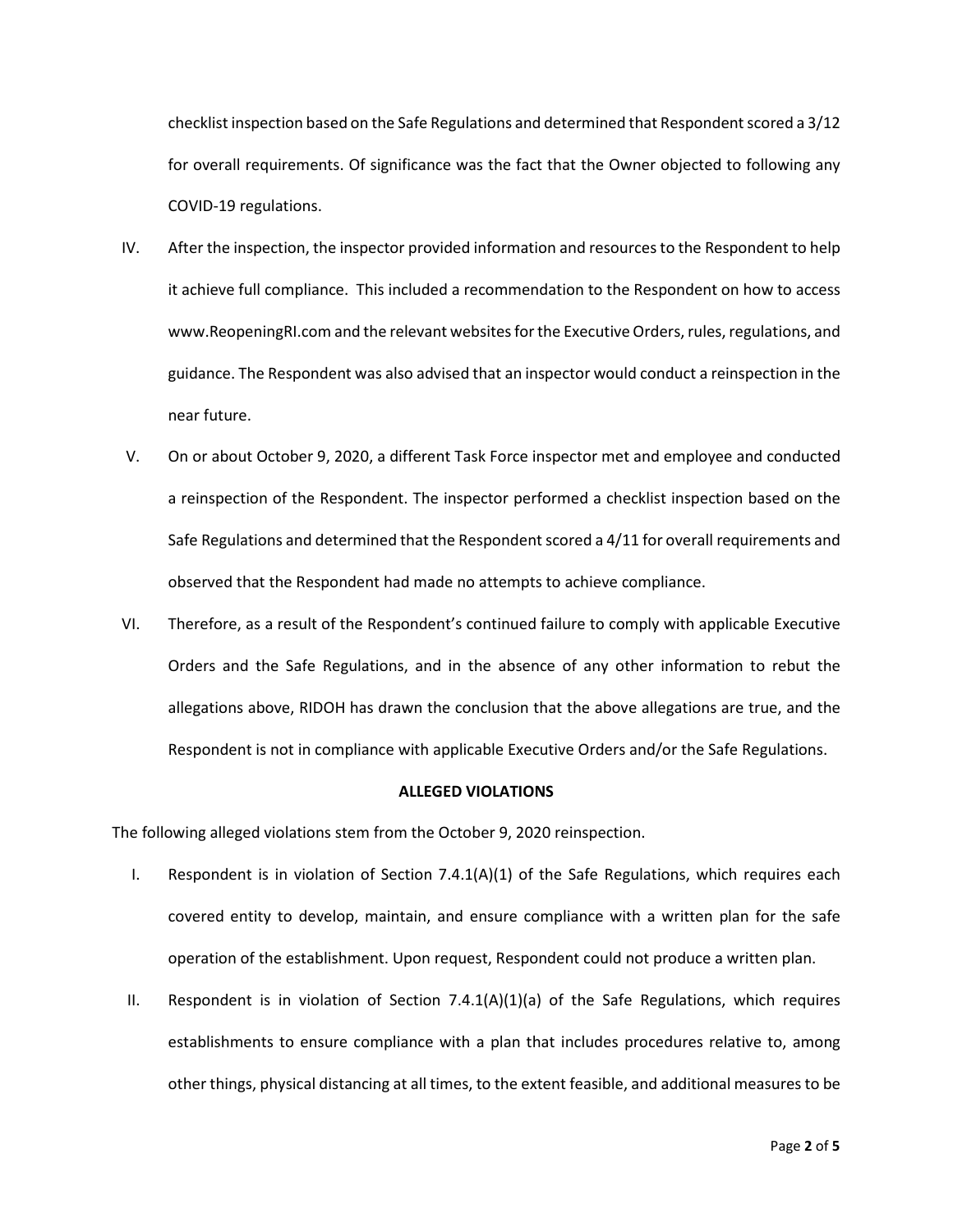taken in high traffic, communal, or other areas where physical distancing is not feasible. As stated, above, Respondent admitted to not having the required plan and the inspector observed that there were no measures in place to ensure that physical distancing was maintained.

- III. Respondent is in violation of Section 7.4.1(A)(4) of the Safe Regulations, which requires each covered entity to ensure the placement of posters or signs at entry to its establishments educating any individual at the establishment concerning entry screening, required physical distancing, use of cloth face coverings, and other subjects as provided in guidance issued by RIDOH. The inspector observed that none of the required information was posted at the entry to the establishment and concluded, therefore, that the Respondent failed to ensure the placement of required posters.
- IV. Respondent is in violation of Sections 7.4.1(A)(6) & (7) of the Safe Regulations, which require each covered entity to ensure the performance of environmental cleaning of its establishments once per day and to maintain records documenting such environmental cleaning. Upon request, the Respondent could not produce the required records.
- V. Respondent is in violation of Section 7.4.1(A)(2) of the Safe Regulations, which requires each covered entity to implement and ensure compliance with screening of all individuals entering its establishment(s) at any time for any reason. Upon inquiry, the Respondent admitted that it did not conduct entry screening. In addition, there were no posters visible at or near the entrance concerning entry screening.
- VI. Respondent is in violation of Section 7.4.1(A)(8) of the Safe Regulations, which requires all covered entities to maintain an employee work log that identifies the full name, phone number, and the date and time of all shifts worked by each employee. This work log must be maintained for at least thirty (30) days. Upon request, Respondent could not produce an employee work log.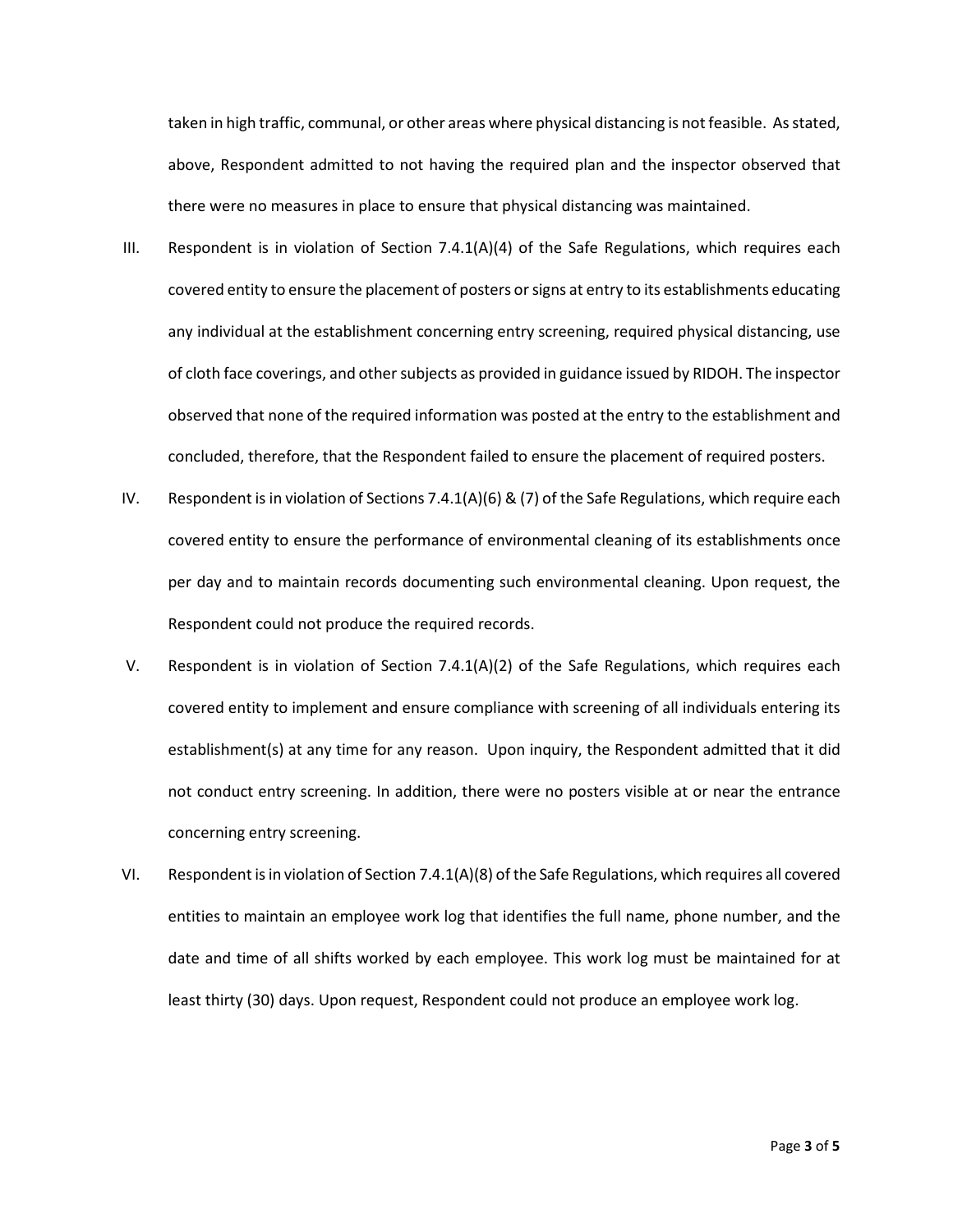#### **ORDER**

It is hereby ORDERED, that on or before the tenth (10<sup>th</sup>) day from service of this Notice of Violation and Compliance Order, Respondent shall remedy the above cited violations and come into full compliance with applicable Executive Orders and Regulations, by fulfilling the conditions as set forth below:

- I. Respondent shall develop, maintain, and ensure compliance with a written plan for the safe operation of the establishment.
- II. Respondent shall ensure compliance with its plan for safe operation, required pursuant to Section 7.4.1(A)(1) of the Safe Regulations, including compliance with, among other things, procedures consistent with the Safe Regulations relative to physical distancing at all times, to the extent feasible, and additional measures to be taken in high traffic, communal, or other areas where physical distancing is not feasible.
- III. Respondent shall ensure the placement of posters or signs at entry to its establishment educating any individual at the establishment concerning entry screening, required physical distancing, use of cloth face coverings, and other subjects as provided in guidance issued by RIDOH.
- IV. Respondent shall ensure the performance of environmental cleaning of its establishment once per day and maintain records documenting such environmental cleaning.
- V. Respondent shall implement and ensure compliance with screening of all individuals entering its establishment(s) at any time for any reason.
- VI. Respondent shall maintain an employee work log that identifies the full name, phone number, and the date and time of all shifts worked by each employee. This work log must be maintained for at least thirty (30) days.